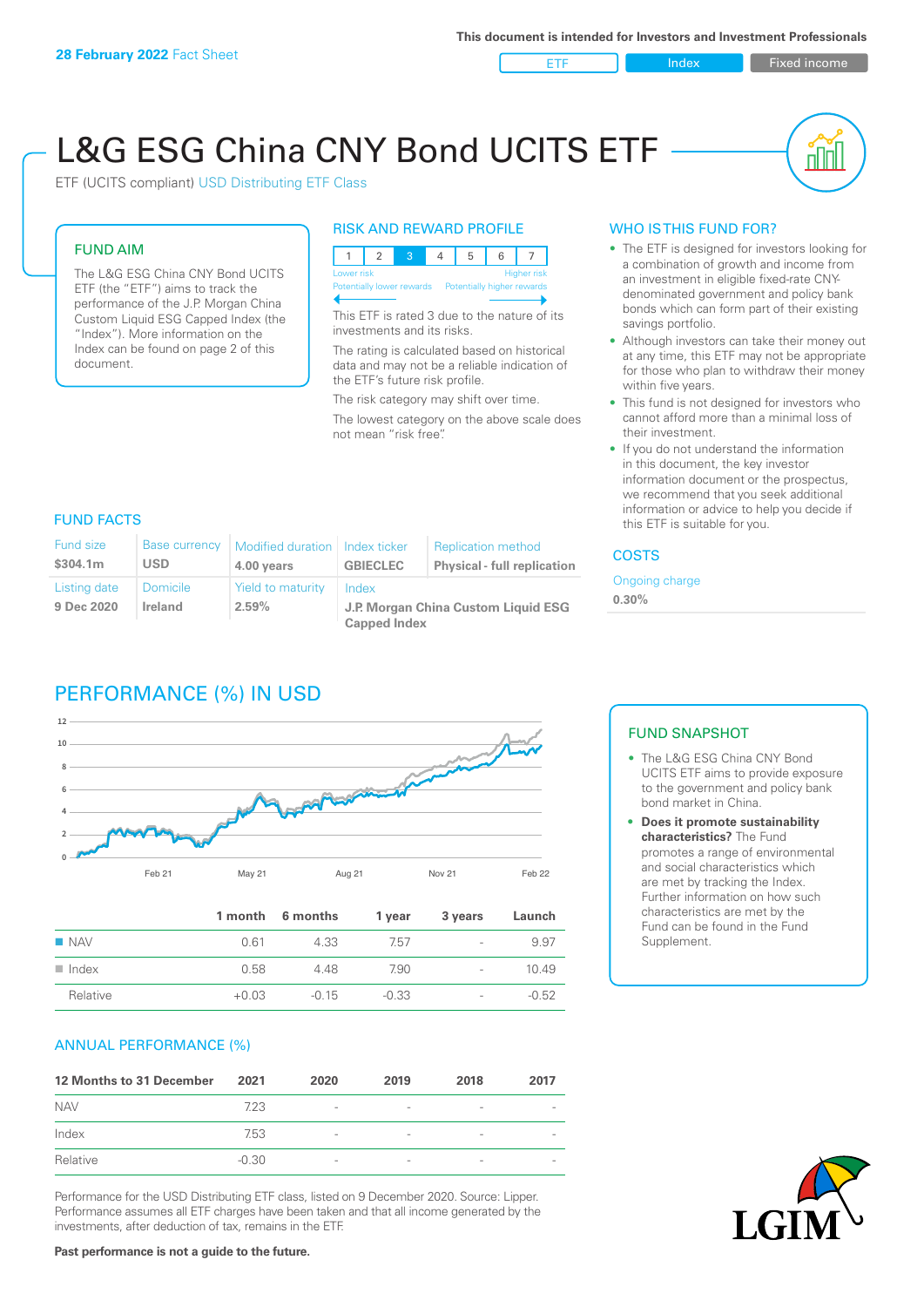# L&G ESG China CNY Bond UCITS ETF

ETF (UCITS compliant) USD Distributing ETF Class

# PORTFOLIO BREAKDOWN

All data source LGIM unless otherwise stated. Totals may not sum due to rounding. In order to minimise transaction costs, the Fund will not always own all the assets that constitute the index and on occasion it will own assets that are not in the index. The number of fund holdings can also differ from the index due to corporate events and proxy holdings.

|                     |       |                                              |              | Top 10 holdings 17.7%<br>Rest of portfolio 82.3%<br>No. of holdings in ETF 154<br>No. of constituents in Index 160                                                                                                                           |                                                                    |  |
|---------------------|-------|----------------------------------------------|--------------|----------------------------------------------------------------------------------------------------------------------------------------------------------------------------------------------------------------------------------------------|--------------------------------------------------------------------|--|
| <b>CURRENCY (%)</b> |       | <b>YEARSTO MATURITY (%)</b>                  |              | TOP 10 HOLDINGS (%)                                                                                                                                                                                                                          |                                                                    |  |
| ■ CNY               | 100.0 | $\blacksquare$ 0 - 5 Years<br>• 5 - 10 Years | 61.4<br>38.6 | China 3.27% 19/11/30<br>China 2.68% 21/05/30<br>China 2.85% 04/06/27<br>China 3.02% 22/10/25<br>China 1.99% 09/04/25<br>China 3.02% 27/05/31<br>China 2.88% 05/11/23<br>China 3.28% 03/12/27<br>China 3.03% 11/03/26<br>China 2.84% 08/04/24 | 2.0<br>1.9<br>1.8<br>1.8<br>1.8<br>1.8<br>1.7<br>1.7<br>1.6<br>1.6 |  |
|                     |       | <b>COUNTRY (%)</b><br>China                  | 100.0        |                                                                                                                                                                                                                                              |                                                                    |  |

# INDEX DESCRIPTION

The Index aims to track the performance of eligible fixed-rate, bullet, CNY-denominated government and policy bank bonds. The index applies an ESG scoring and screening methodology to tilt toward issuers ranked higher on ESG criteria, and to underweight issuers that rank lower.

### INDEX FUND MANAGEMENT TEAM



The Index Fund Management team comprises 25 fund managers, supported by two analysts. Management oversight is provided by the Global Head of Index Funds. The team has average industry experience of 15 years, of which seven years has been at LGIM, and is focused on achieving the equally important objectives of close tracking and maximising returns.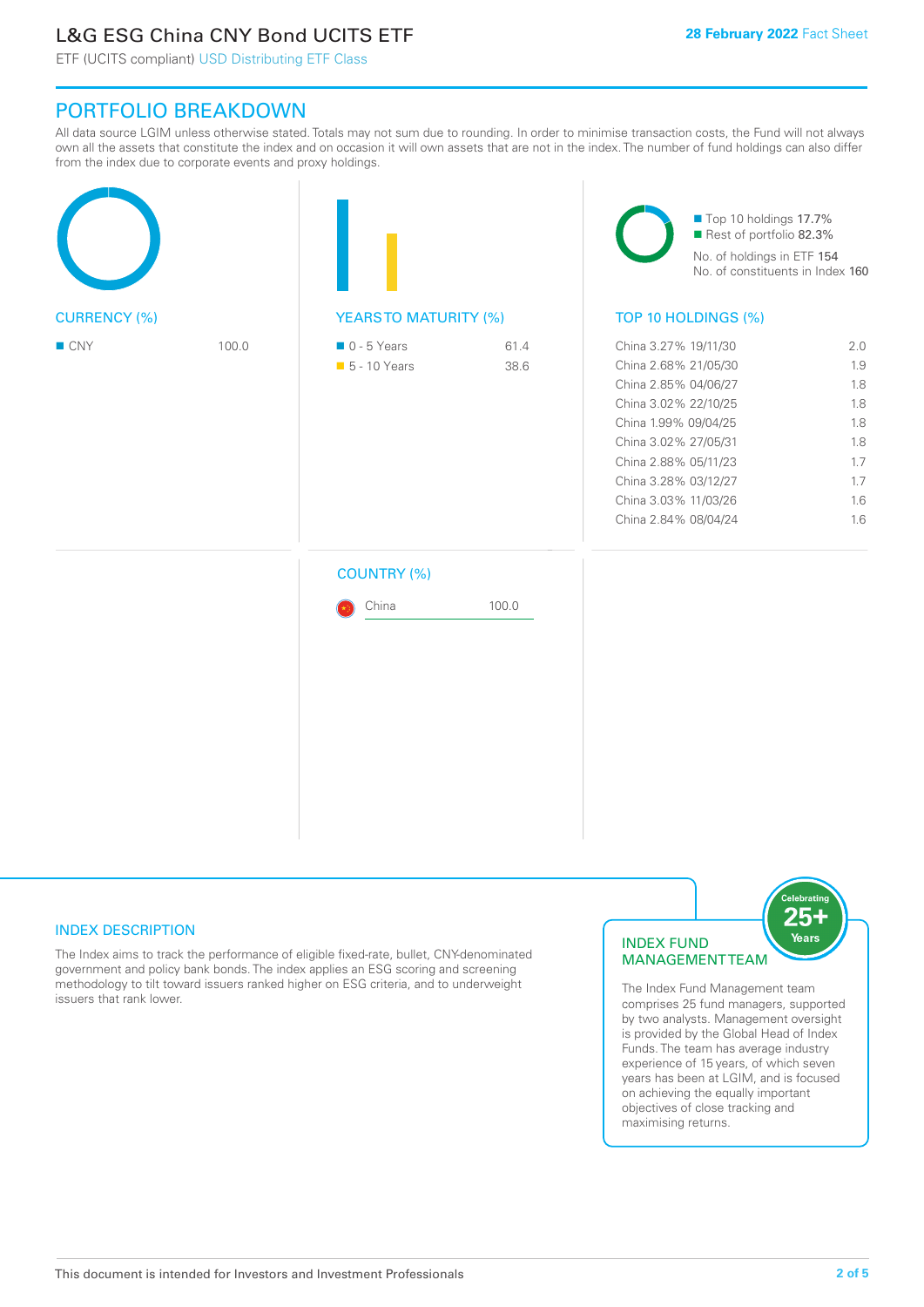# L&G ESG China CNY Bond UCITS ETF

ETF (UCITS compliant) USD Distributing ETF Class

#### KEY RISKS

- The value of an investment and any income taken from it is not guaranteed and can go down as well as up; you may not get back the amount you originally invested.
- An investment in the ETF involves a significant degree of risk. Any decision to invest should be based on the information contained in the relevant prospectus. Prospective investors should obtain their own independent accounting, tax and legal advice and should consult their own professional advisers to ascertain the suitability of the ETF as an investment.
- Investing in emerging market government and policy bank bonds will expose the ETF to any political, social and economic instability in the relevant countries. Investing in the Chinese Interbank Bond Market via Bond Connect is subject to regulatory risk. The governing rules and regulations of this regime may be subject to change with minimal notice and have the potential to be applied retrospectively. Any suspension imposed by the Chinese authorities on the trading of securities via Bond Connect would have adverse implications for the acquisition and disposition of the ETF's assets.
- Changes to interest rates will have a significant impact on bond prices and the ETF's value.
- If a bond issuer fails to make scheduled coupon payments or fails to repay the principal amount of a bond at maturity (i.e. is in "default"), this may significantly impact the ETF's value.
- Bond markets can be "illiquid" (i.e. have limited trading activity) which may mean that the ETF is not able to buy and sell bonds at fair prices.
- Third party service providers (such as counterparties entering into financial derivative instruments with the ETF or the ETF's depositary) may go bankrupt and fail to pay money due to the ETF or return property belonging to the ETF.
- If the Index provider stops calculating the Index or if the ETF's license to track the Index is terminated, the ETF may have to be closed.
- It may not always be possible to buy and sell ETF shares on a stock exchange or at prices closely reflecting the NAV.
- There is no capital guarantee or protection on the value of the ETF. Investors can lose all the capital invested in the ETF.
- Please refer to the "Risk Factors" section of the Issuer's Prospectus and the Fund Supplement.

For mo[re inf](https://www.lgimetf.com/)ormation, please refer to the key investor information document on our website M

### TRADING INFORMATION

| <b>Exchange</b>           | <b>Currency ISIN</b> |                                   | <b>SEDOL</b>         | <b>Ticker Bloomberg</b> |
|---------------------------|----------------------|-----------------------------------|----------------------|-------------------------|
| London Stock Exchange USD |                      | IE00BLRPOL76                      | BMHMZG3 DRGN DRGN LN |                         |
| London Stock Exchange GBP |                      | IE00BLRPOL76                      | BMVSW99 DRGG DRGG LN |                         |
| Deutsche Börse            | EUR                  | IE00BLRPOL76 BMHMZF2 DRGN DRGN GY |                      |                         |
| Borsa Italiana            | EUR                  | <b>IFOOBL RPOL 76</b>             | BMHMZD0 DRGN DRGN IM |                         |
| <b>SIX Swiss Exchange</b> | CHF.                 | IE00BLRPOL76                      | BI FHF63             | DRGN DRGN SW            |

The currency shown is the trading currency of the listing.



#### SPOTLIGHT ON LEGAL & GENERAL INVESTMENT MANAGEMENT

We are one of Europe's largest asset managers and a major global investor, with assets under management of £1,326.8 billion (as at 30 June 2021). We work with a wide range of global clients, including pension schemes, sovereign wealth funds, fund distributors and retail investors.

Source: LGIM internal data as at 30 June 2021. The AUM disclosed aggregates the assets managed by LGIM in the UK, LGIMA in the US and LGIM Asia in Hong Kong. The AUM includes the value of securities and derivatives positions.

# COUNTRY REGISTRATION



### AVAILABILITY

| ISA eligible                    | Yes |
|---------------------------------|-----|
| SIPP eligible                   | Yes |
| <b>UK Fund Reporting Status</b> | Yes |

### TO FIND OUT MORE





Call **0345 070 8684**



Lines are open Monday to Friday 8.30am to 6.00pm. We may record and monitor calls. Call charges will vary.

#### **Index Disclaimer**

Information has been obtained from sources believed to be reliable but J.P. Morgan does not warrant its completeness or accuracy. The Index is used with permission. The Index may not be copied, used, or distributed without J.P. Morgan's prior written approval. Copyright 2021, J.P. Morgan Chase & Co. All rights reserved.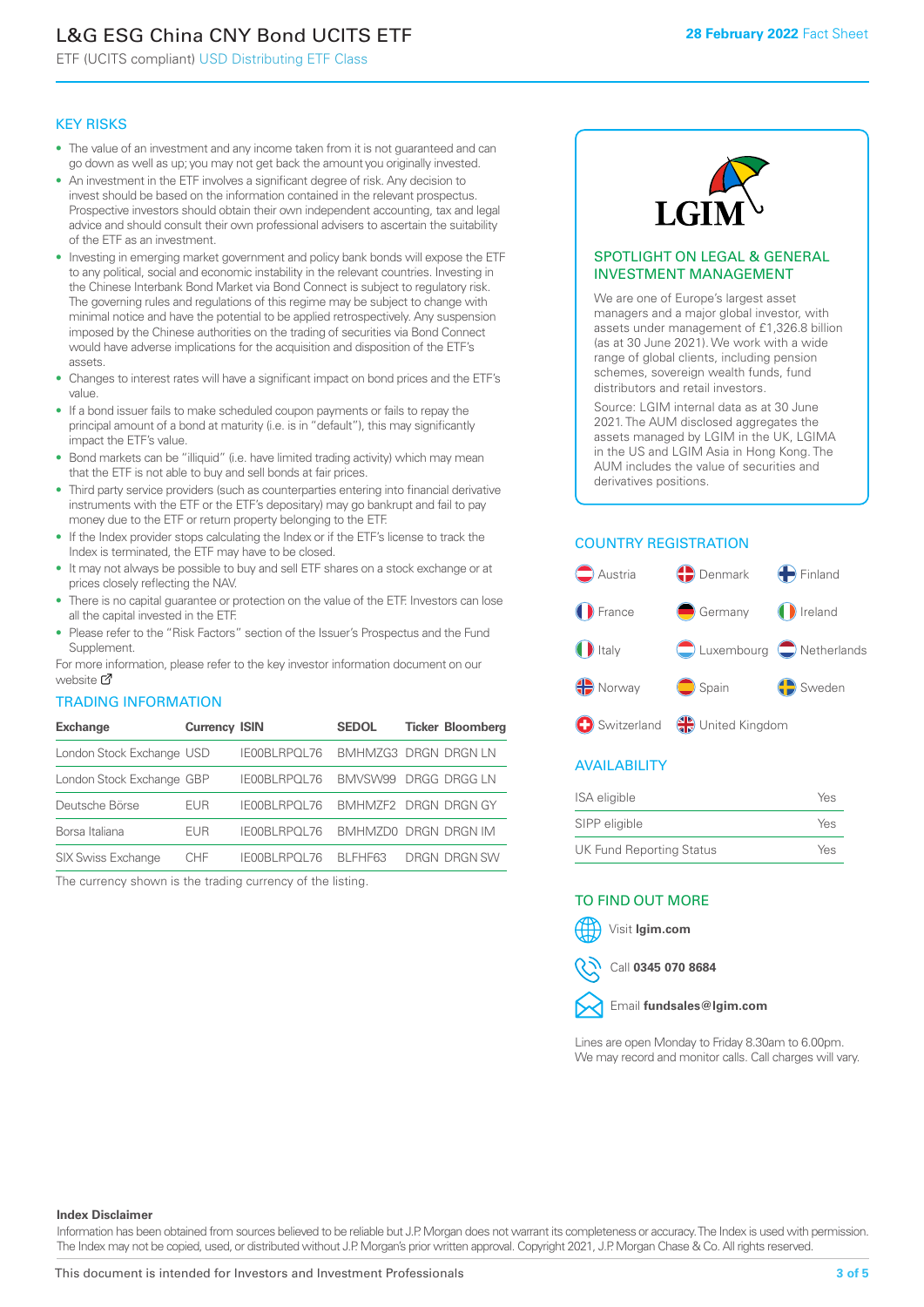# L&G ESG China CNY Bond UCITS ETF

ETF (UCITS compliant) USD Distributing ETF Class

### **Important Information**

A copy of the English version of the prospectus of the Fund is available on LGIM Fund Centre and may also be obtained from Legal & General Investment Management, 2 Dublin Landings, Office 1-W-131, North Dock, Dublin 1, Ireland. Where required under national rules, the key investor information document will also be available in the local language of the relevant EEA Member State. A summary of investor rights associated with an investment in the Fund shall be available from www. lgim.com/investor\_rights

We are also obliged to disclose that the Management Company has the right to terminate the arrangements made for marketing.

A decision may be taken at any time to terminate the arrangements made for the marketing of the Fund in any EEA Member State in which it is currently marketed. In such circumstances, Shareholders in the affected EEA Member State will be notified of this decision and will be provided with the opportunity to redeem their shareholding in the Fund free of any charges or deductions for at least 30 working days from the date of such notification.

This is a marketing communication. Please refer to the prospectus of the Fund and to the KIID before making any final investment decisions.

**In the United Kingdom and outside the European Economic Area,** this document is issued by Legal & General Investment Management Limited, authorised and regulated by the Financial Conduct Authority, No. 119272. Registered in England and Wales No. 02091894 with registered office at One Coleman Street, London, EC2R 5AA.

**In the European Economic Area,** this document is issued by LGIM Managers (Europe) Limited, authorised by the Central Bank of Ireland as a UCITS management company (pursuant to European Communities (Undertakings for Collective Investment in Transferable Securities) Regulations, 2011 (S.I. No. 352 of 2011), as amended) and as an alternative investment fund manager with "top up" permissions which enable the firm to carry out certain additional MiFID investment services (pursuant to the European Union (Alternative Investment Fund Managers) Regulations 2013 (S.I. No. 257 of 2013), as amended). Registered in Ireland with the Companies Registration Office (No. 609677). Registered Office: 70 Sir John Rogerson's Quay, Dublin, 2, Ireland. Regulated by the Central Bank of Ireland (No. C173733).

LGIM Managers (Europe) Limited operates a branch network in the European Economic Area, which is subject to supervision by the Central Bank of Ireland. In Italy, the branch office of LGIM Managers (Europe) Limited is subject to limited supervision by the Commissione Nazionale per le società e la Borsa ("CONSOB") and is registered with Banca d'Italia (no. 23978.0) with registered office at Via Uberto Visconti di Modrone, 15, 20122 Milan, (Companies' Register no. MI - 2557936). In Germany, the branch office of LGIM Managers (Europe) Limited is subject to limited supervision by the German Federal Financial Supervisory Authority ("BaFin"). In the Netherlands, the branch office of LGIM Managers (Europe) Limited is subject to limited supervision by the Dutch Authority for the Financial Markets ("AFM") and it is included in the register held by the AFM and registered with the trade register of the Chamber of Commerce under number 74481231. Details about the full extent of our relevant authorisations and permissions are available from us upon request. For further information on our products (including the product prospectuses), please visit our website.

The shares (the "Shares") discussed in this document are issued in relation to the relevant sub-fund (or share class(es) thereof) described in this document (together, the "Fund").

Copyright © 2022 Legal & General. This document is subject to copyright. Any unauthorised use is strictly prohibited. All rights are reserved.

**No investment advice:** We are required to clarify that we are not acting for you in any way in relation to the investment or investment activity to which this document relates. In particular, we will not provide any investment services to you and or advise you on the merits of, or make any recommendation to you in relation to, the terms of any transaction. None of our representatives are authorised to behave in any way which would lead you to believe otherwise. We are not, therefore, responsible for providing you with the protections afforded to some of our clients and you should seek your own independent legal, investment and tax or other advice as you see fit.

**United States information:** This document is not, and under no circumstances is to be construed as, an advertisement or any other step in furtherance of a public offering of shares in the United States or any province or territory thereof, where none of the Fund or the Shares are authorised or registered for distribution and where no prospectus of the Fund has been filed with any securities commission or regulatory authority. Neither this document nor any copy hereof should be taken, transmitted or distributed (directly or indirectly) into the United States. Neither the Fund nor any of the Shares have been or will be registered under the United States Securities Act of 1933 or the Investment Company Act of 1940 or qualified under any applicable state securities statutes.

**No guarantee of accuracy:** This document may contain independent market commentary prepared by us based on publicly available information. We do not warrant, guarantee or otherwise confirm the accuracy or correctness of any information contained herein and any opinions related to product or market activity may change. Any third party data providers used to source the information in this document make no warranties or claims of any kind relating to such data.

**Historical performance** is no indication of future performance: Any historical performance included in this document may be based on back testing. Back testing is the process of evaluating an investment strategy by applying it to historical data to simulate what the performance of such strategy would have been. However, back tested performance is purely hypothetical and is provided in this document solely for informational purposes. Back tested data does not represent actual performance and should not be interpreted as an indication of actual or future performance.

**No offer for sale:** The information contained in this document is neither an offer for sale nor a solicitation of an offer to buy securities. This document should not be used as the basis for any investment decision.

**Risk Warnings:** The Shares are products involving a significant degree of risk and may not be suitable for all types of investor. Any decision to invest should be based on the information contained in the prospectus of the Fund (or any supplements thereto) which includes, inter alia, information on certain risks associated with an investment. The price of any securities may go up or down and an investor may not get back the amount invested. Investors should only invest in a currency-hedged share class if they are willing to forego potential gains from appreciations in the currencies in which the Fund's assets are denominated against the currency of denomination of the relevant hedged share class. Currency hedging employed with respect to the hedged share classes aims to reduce currency risk rather than to eliminate it completely. Investors should also refer to the risk factor entitled "Currency" in the section of the Prospectus entitled "Risk Factors".

**Prospectus:** Investors should refer to the section entitled "Risk Factors" in the Fund's prospectus for further details of these and other risks associated with an investment in the Shares. The information in this document is designed solely for use in the relevant countries in which the Fund has been registered for public distribution and is not intended for residents of any other countries. The distribution of the prospectus and the offering, sale and delivery of Shares in other jurisdictions may be restricted by law.

**For United Kingdom investors:** The Fund is a recognised scheme under section 264 of the Financial Services and Markets Act 2000 and so the prospectus may be distributed to investors in the United Kingdom. Copies of all documents (i.e. the prospectus, the key investor information document, the latest annual audited report and financial statements and semi-annual unaudited report and financial statements and the constitution) are available in the United Kingdom from www.lgim.com.